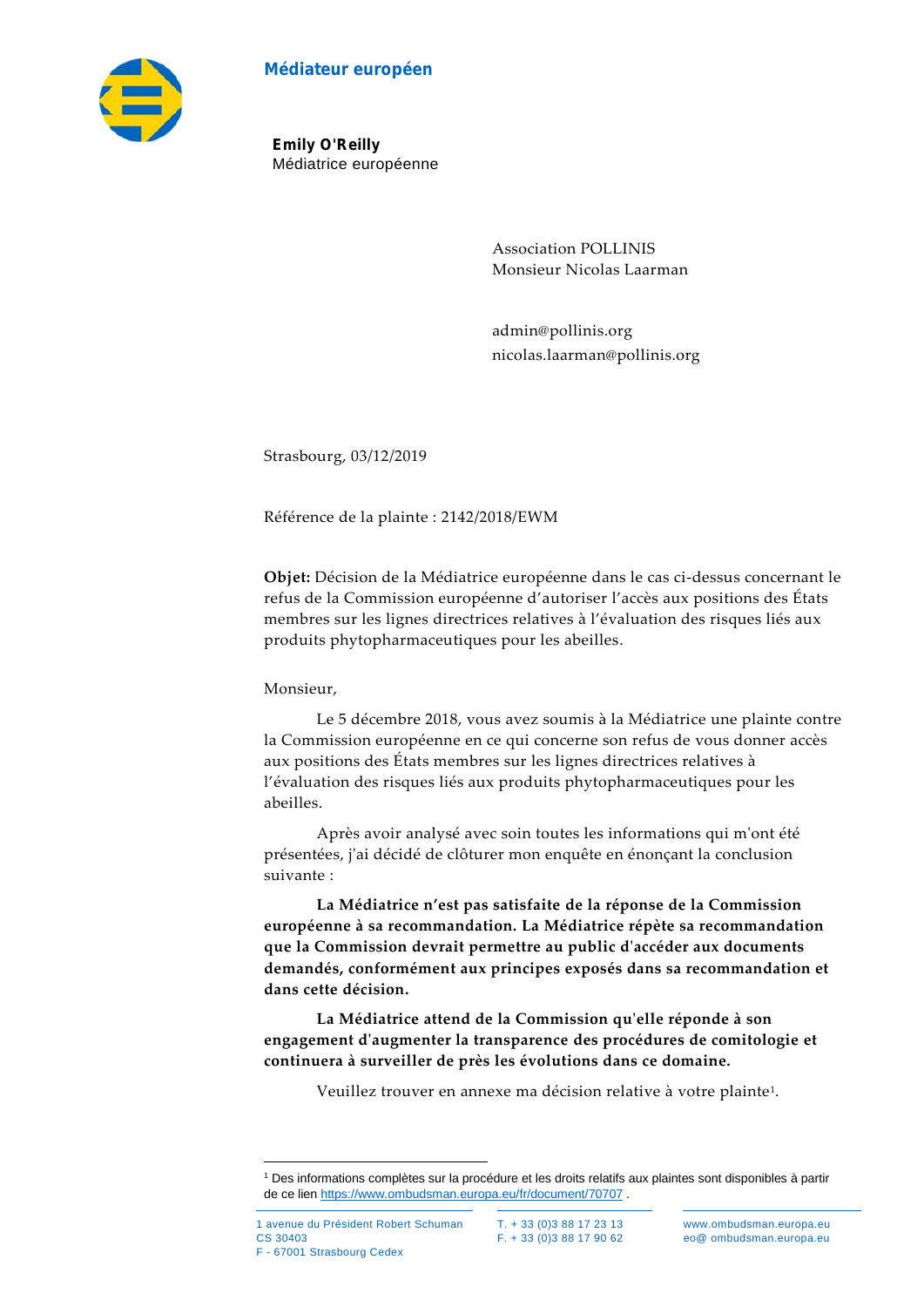

Veuillez agréer, Monsieur, mes salutations distinguées.

 $Q$ ٧

Emily O'Reilly Médiatrice européenne

PJ : Décision sur la plainte 2142/2018/EWM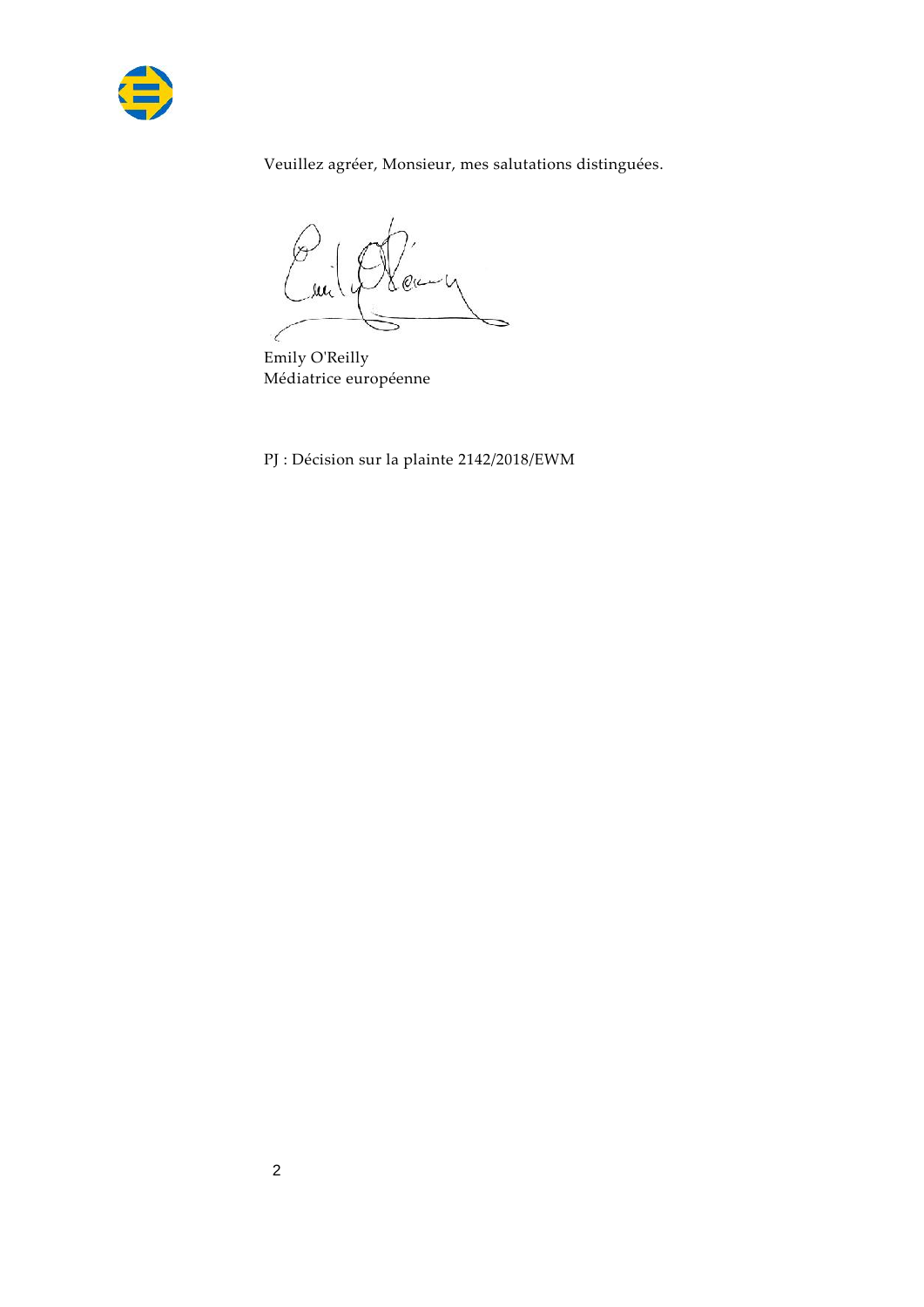



**Emily O'Reilly** European Ombudsman

# **Decision**

in case 2142/2018/EWM on the European Commission's refusal to grant access to Member State positions on a guidance document concerning the risk assessment of pesticides on bees

*The complainant, an environmental NGO, made a request for public access to documents containing the positions taken by Member States in a committee dealing with the risk assessment of how pesticides affect bees. The Commission refused access to the documents. It argued that its rules of procedure require that the positions of individual Member States not be disclosed and that public disclosure of Member States' positions would prevent Member States from frankly expressing their views.*

*The Ombudsman inquired into the issue and found that the Commission was wrong to refuse access to the documents. She considered that the documents, should benefit from the wider public access granted to 'legislative documents'. Moreover, she considered that wider public access was needed as the documents contain environmental information. She thus recommended that the Commission disclose the documents.*

*The Commission has chosen not to follow the Ombudsman's recommendation. This is disappointing. Transparent decision-making regarding procedures which are of general interest and application is a cornerstone of democracy. This is all the more important when the decision-making relates to the protection of the environment.* 

*The Ombudsman confirms that the Commission's continued refusal to grant the complainant access to the requested documents constitutes maladministration.*

# **Background to the complaint**

**1.** There has been widespread public concern about the possible effects of pesticides on bee populations. The complaint, from an environmental NGO, concerns the transparency of the positions taken by Member States in the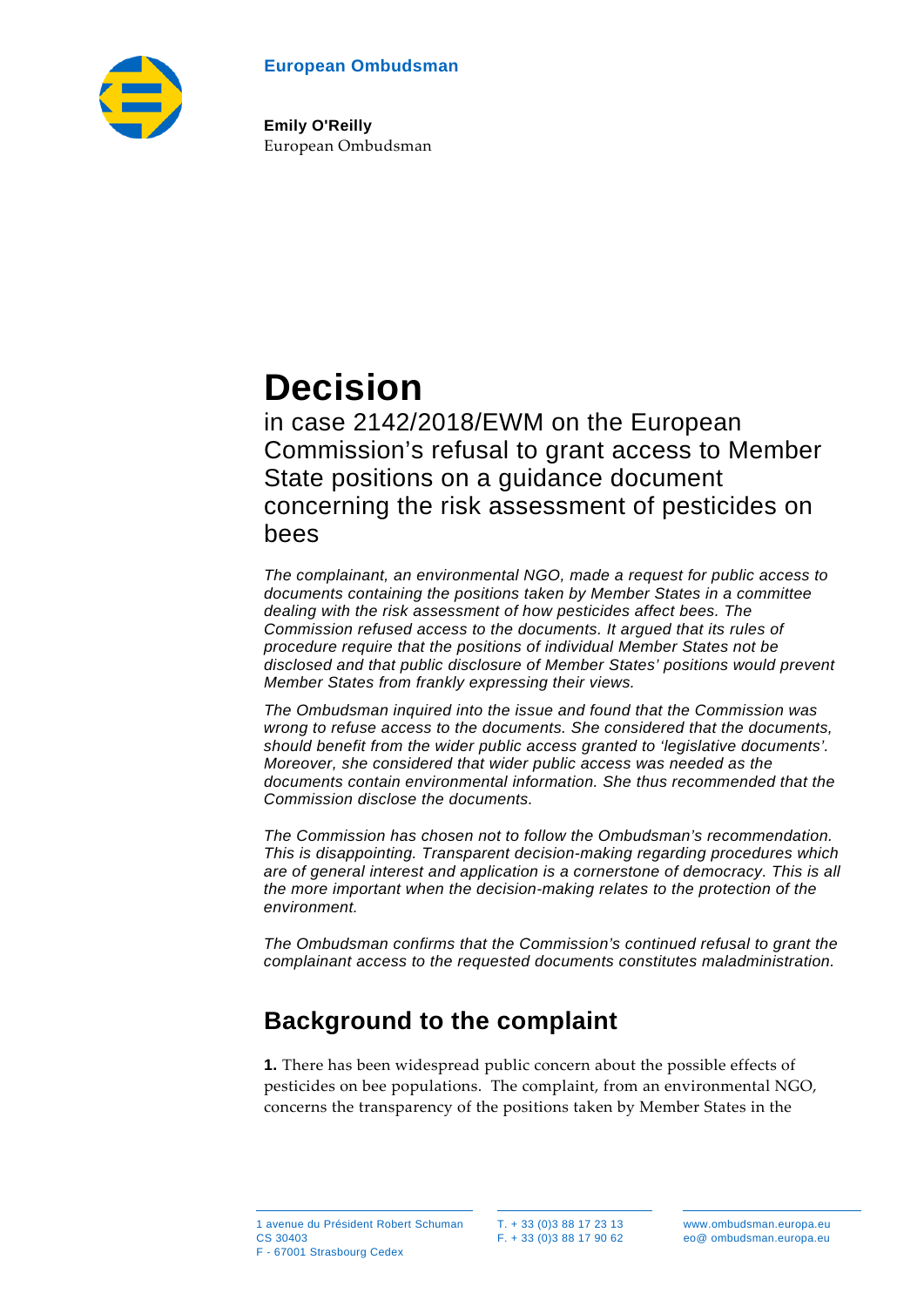

process of adopting a guidance document on the risk assessment on how pesticides affect bees<sup>[1](#page-3-0)</sup> (hereafter the 'bee guidance')<sup>[2](#page-3-1)</sup>.

**2.** Following a request from the European Commission, the European Food Safety Authority (EFSA) issued a first version of the proposed bee guidance in 2013. EFSA revised the draft guidance in 2014.

**3.** In accordance with the applicable EU law<sup>3</sup>, guidance documents prepared by EFSA are adopted by the Commission, taking into account the advice of Member States<sup>[4](#page-3-3)</sup>. Representatives of Member States meet and deliver their opinion on the guidance documents within the scope of the Standing Committee on Plants, Animals, Food and Feed, a so-called "*comitology*"[5](#page-3-4) committee. The committee is chaired by the Commission, which retains copies of the documents submitted to and produced by the Committee.

**4.** Due to the absence of agreement among Member States in the Standing Committee, the adoption of the bee guidance by the Commission has been delayed since 2013.

**5.** In September 2018, the complainant, the French non-profit organisation POLLINIS, asked the Commission for public access to "*all correspondence (including emails), agendas, minutes of meetings and any other reports of such meetings between officials / representatives / Commissioner / cabinet member of DG SANTE and the members of the Standing Committee on Plants, Animals, Food and Feed, regarding EFSA Guidance Document on the risk assessment of plant protection products on bees (Apis mellifera, Bombus spp. and solitary bees*" in the period between July 2013 and September 2018.

**6.** The Commission replied to the complainant's request on 13 November 2018. It identified 16 documents as falling within the scope of the request. All 16 documents are email exchanges between the Commission and Member States regarding their positions on the draft bee guidance.

<span id="page-3-0"></span><sup>&</sup>lt;sup>1</sup> EFSA Guidance Document on the risk assessment of plant protection products on bees, EFSA Journal 2013;11(7):3295:<https://efsa.onlinelibrary.wiley.com/doi/epdf/10.2903/j.efsa.2013.3295>

<span id="page-3-1"></span><sup>&</sup>lt;sup>2</sup> Regulation (EC) No 1107/2009 concerning the placing of plant protection products on the market: <https://eur-lex.europa.eu/legal-content/EN/TXT/?uri=CELEX%3A32009R1107>

<span id="page-3-3"></span><span id="page-3-2"></span><sup>3</sup> Article 77 of Regulation 1107/2009. <sup>4</sup> In accordance with the advisory procedure, as laid down in Article 4 of Regulation (EU) No 182/2011

laying down the rules and general principles concerning mechanisms for control by Member States of the Commission's exercise of implementing powers: [https://eur-lex.europa.eu/legal](https://eur-lex.europa.eu/legal-content/en/TXT/?uri=celex:32011R0182)[content/en/TXT/?uri=celex:32011R0182](https://eur-lex.europa.eu/legal-content/en/TXT/?uri=celex:32011R0182)

<sup>5</sup> "*Comitology*" refers to a set of procedures through which EU Member States control how the European Commission implements EU law. Before it can adopt measures which implement EU legislation, the

<span id="page-3-4"></span>Commission must consult, for the detailed implementing measures it proposes, a specialised committee where every EU Member State is represented. The committee in question then provides an opinion on the Commission's proposed measures. These opinions can be more or less binding on the Commission, depending on the particular procedure specified in the legal act being implemented. For a brief overview of "*comitology*", see<http://ec.europa.eu/transparency/regcomitology/index.cfm?do=implementing.home>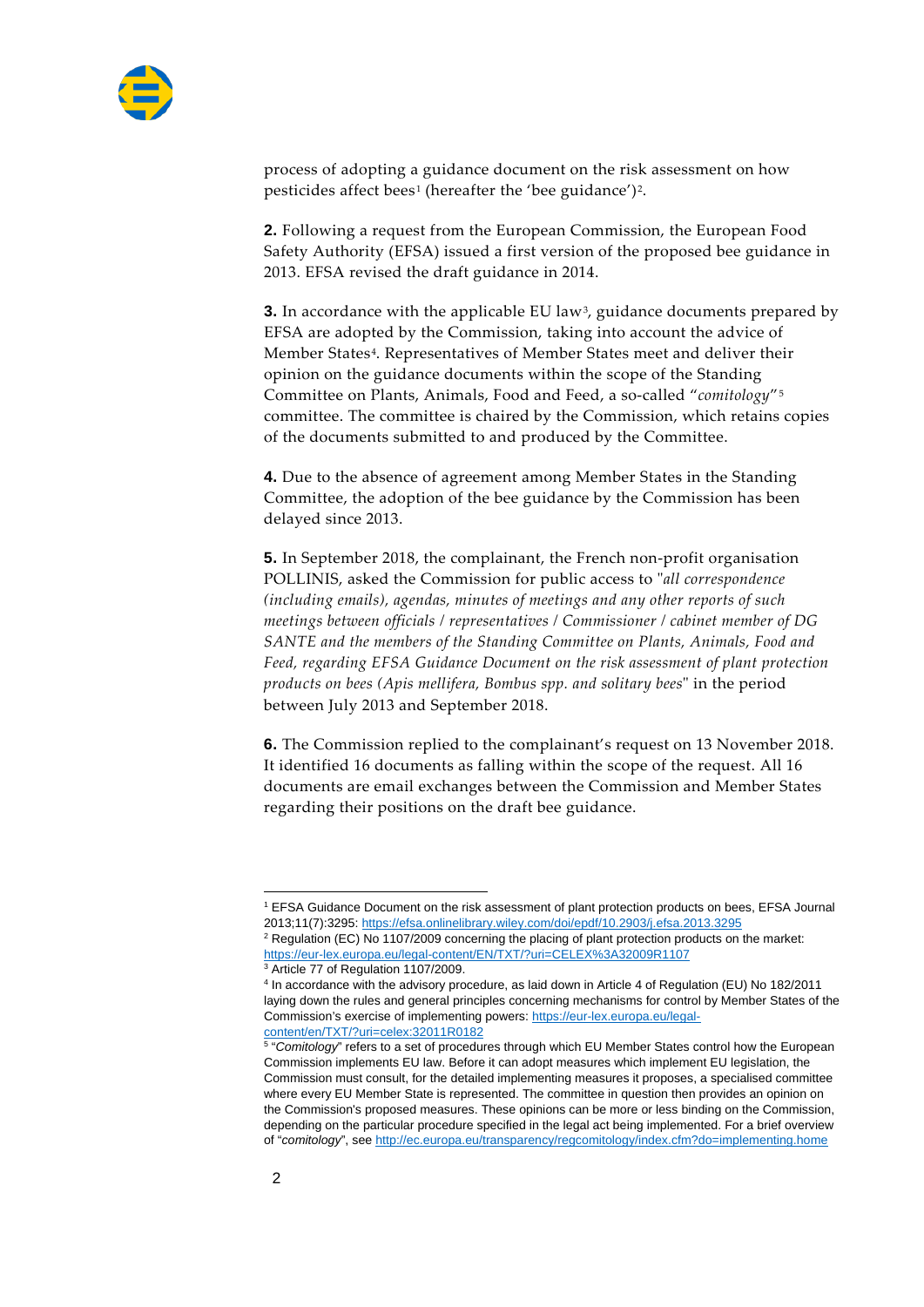

**7.** The Commission refused to grant access to the documents arguing that their disclosure would undermine the decision-making process<sup> $6$ </sup> within the Standing Committee.

**8.** In support of its refusal, the Commission noted that the Standard Rules of Procedure for Standing Committees ("Standard Rules of Procedure for Committees") explicitly exclude that positions of individual Member States be disclosed[7](#page-4-1). The Commission further argued that, within the scope of Standing Committees, the Commission and Member States must be "*free from external pressure*" and that "[p]*ublic disclosure of the references to individual Member States would prevent Member States from frankly expressing their views*".

**9.** On 14 November 2018, the complainant asked the Commission to review its decision. It argued that there was an overriding public interest in disclosure, as citizens need to know why the bee guidance has, repeatedly, not been endorsed in the Standing Committee. It argued that this was damaging to the survival of bees.

**10.** On 3 December 2018, the Commission confirmed the conclusions of its initial decision. Dissatisfied with the Commission's reply, the complainant turned to the Ombudsman on 12 December 2018.

### **The Ombudsman's recommendation**

**11.** In her recommendation<sup>8</sup>, the Ombudsman considered that the documents at issue should, in view of the context in which they were drawn-up, and in view of their purpose, benefit from the wider access granted to "*legislative documents*" under the EU law on public access to documents. Wider access to such documents is crucial to ensure that EU citizens can exercise their treaty-based right to participate in the democratic life of the Union. The Ombudsman also considered that the documents in question contain environmental information, as defined in the Aarhus Regulation. For this reason also, broader access should be given.

**12.** The Ombudsman concluded that the exception invoked by the Commission for refusing to grant public access to the emails containing the positions of Member States' representatives must be applied all the more restrictively.

**13.** The Ombudsman did not consider the Commission's argument that the disclosure of the emails containing Member State positions is contrary to the Standard Rules of Procedure for Committees<sup>[9](#page-4-3)</sup> to be decisive. She accepts that these rules state that the positions of individual Member States should not be

<span id="page-4-2"></span><span id="page-4-1"></span><span id="page-4-0"></span><sup>7</sup> Articles 10(2) and 13(2) of the **Standard Rules of Procedure for Committees** - Rules of Procedure for the [\[Name of the committee\] committee.](https://eur-lex.europa.eu/legal-content/EN/TXT/PDF/?uri=CELEX:32011Q0712(01))

<sup>8</sup> The Ombudsman's recommendation is available at:

<span id="page-4-3"></span><https://www.ombudsman.europa.eu/en/recommendation/en/113624>

<sup>9</sup> Standard Rules of Procedure for Committees - Rules of Procedure for the [Name of the committee] [committee.](https://eur-lex.europa.eu/legal-content/EN/TXT/PDF/?uri=CELEX:32011Q0712(01))

<sup>&</sup>lt;sup>6</sup> Exception to the right of access according to Article 4(3) of Regulation 1049/2001.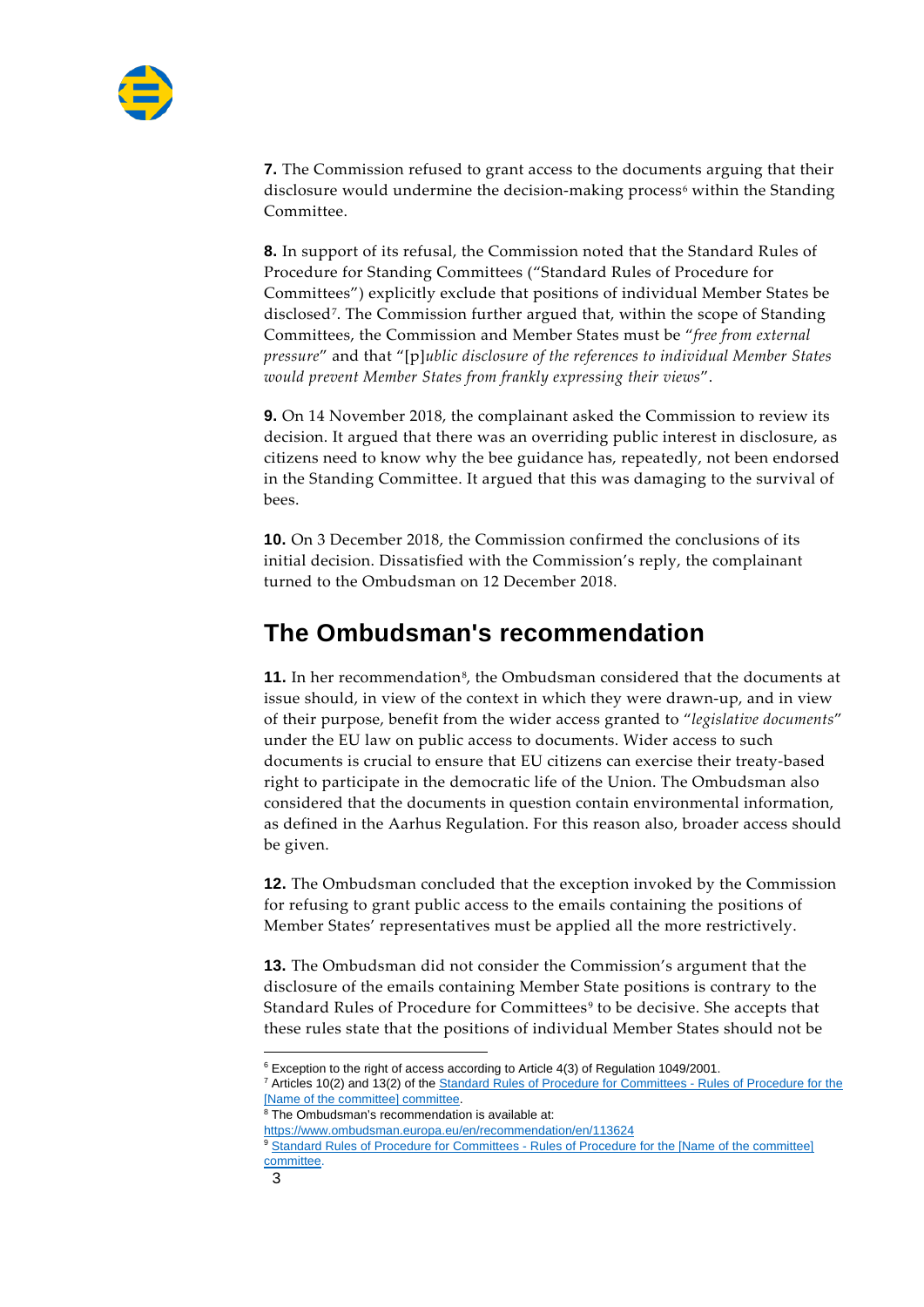

disclosed. However, the Rules of Procedure simply reflect a choice made by the Commission as to how to organise the work of the Committees. It can choose to change these rules of procedure at any time. The Commission could only make a convincing argument that it is 'rule-bound' not to release the positions of Member States if the rule was contained in EU legislation. In this regard, the Ombudsman noted that the disclosure of Member State positions is not prohibited by the applicable EU legislation, namely the Comitology Regulation.

**14.** Essentially, the position of the Commission is that it cannot disclose the documents because it chose to put in place, through the Rules of Procedure, a system of non-disclosure. This is a self-fulfilling, circular argument. By contrast, rules on public access to documents are contained in specific legislation, namely Regulation 1049/2001 and, for environmental information, Regulation 1367/2006.

**15.** The Ombudsman also found that the Commission has not demonstrated how Member State representatives would be subject to external pressure in the event of disclosure of the documents. Nor has it shown how, if any pressure were imposed, the capacity of Member States to act fully independently would be affected. The Ombudsman notes that we are referring here not to individuals, but to Member States, whose elected governments are well used to handling issues which are subject to serious and vibrant public debate.

**16.** The Ombudsman does not agree that disclosure of the documents would seriously affect, prolong or complicate the proper conduct of the decisionmaking. [10](#page-5-0)

**17.** In light of the above, the Ombudsman found that the Commission's refusal to grant public access to the positions of Member States on the draft bee guidance constituted maladministration. She therefore made the following recommendation (in accordance with Article 3(6) of the Statute of the European Ombudsman):

"*The Commission should grant public access to the requested documents, showing the positions of Member States on the draft bee guidance, in line with the principles explained above*."

**18.** In its reply to the Ombudsman's recommendation, referring both to Article 13 of the Standard Rules of Procedure for Committees and to the Comitology Regulation, the Commission repeated its argument that the rules applicable to comitology procedures preserve the confidentiality of the individual positions of Member States. The Commission concluded that it is therefore not in a position to disclose the Member States' positions on the draft bee guidance.

<span id="page-5-0"></span><sup>&</sup>lt;sup>10</sup> See in this respect, judgment of the Court of Justice (Grand Chamber) of 4 September 2018 in Case C-57/16, ClientEarth v Commission: [http://curia.europa.eu/juris/liste.jsf?num=C-57/16&language=en,](http://curia.europa.eu/juris/liste.jsf?num=C-57/16&language=en) para. 101.

<sup>4</sup>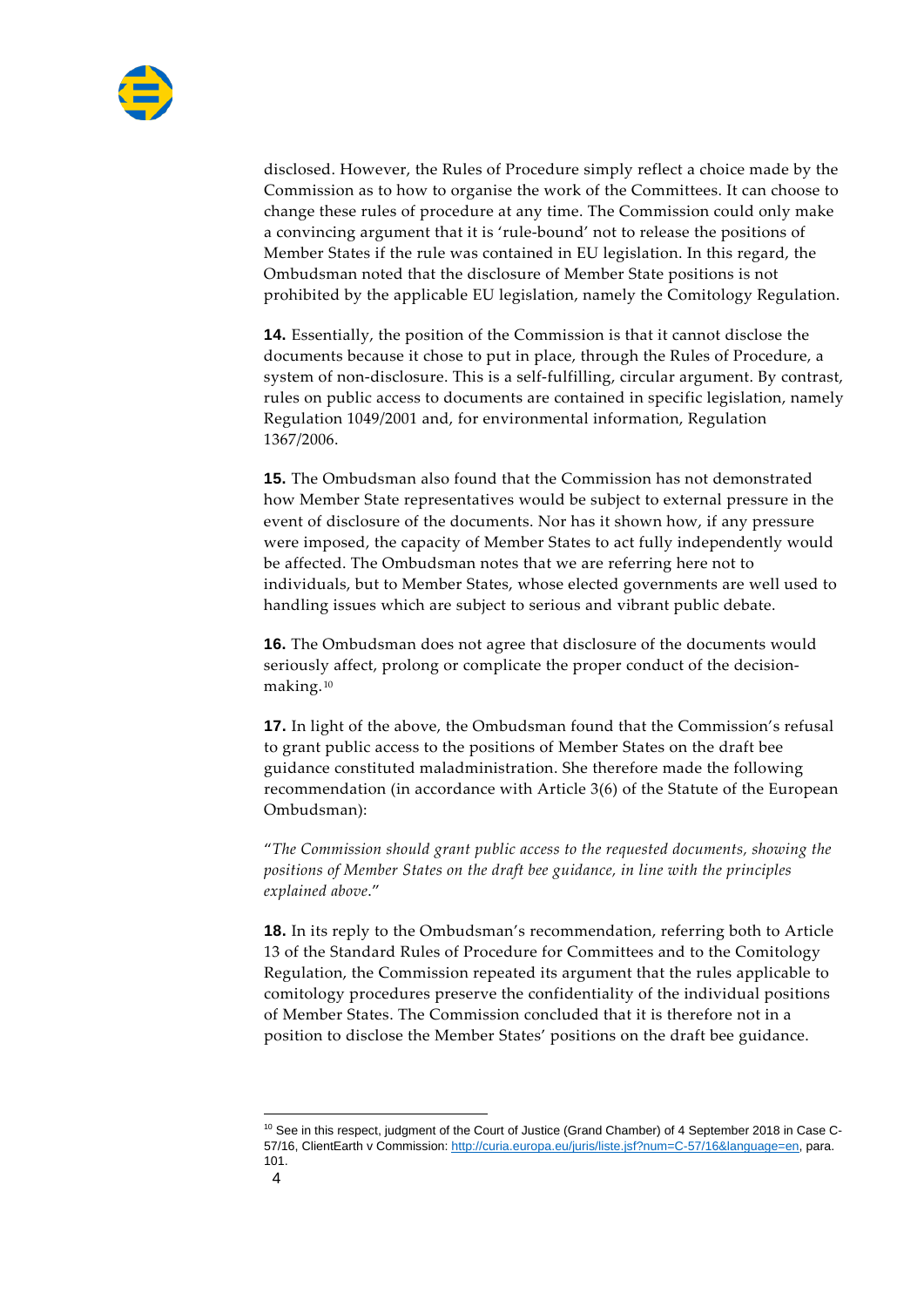

**19.** The Commission explained that it has made proposals to amend the Comitology Regulation to further increase transparency and accountability, in particular by making public the votes of Member States representatives at Appeal Committee. It also noted that it will continue to reflect on how to ensure further transparency in comitology procedures, bearing in mind the differences between the legislative decision-making process and the decision-making process pertaining to the adoption of non-legislative acts.

**20.** The complainant commented on the Commission's reply, saying it "*deplores that the Commission decided to ignore the Ombudsman's recommendation*."

**21.** The complainant stressed the fact that the confidentiality rules in the Standard Rules of Procedure are not mentioned in the Comitology Regulation. It said that, if the Commission considers the confidentiality provisions in the Rules of Procedure to be in compliance with the Comitology Regulation, this would "*constitute a clear undermining of citizens' right to access documents*" under Regulation 1049/2001. The complainant said that it regrets that the Commission did not address this crucial issue in its reply to the Ombudsman's recommendation.

**22.** The complainant also stressed that the adoption of the bee guidance is of utmost importance for the protection of bees in the EU. It said that, in a context where pollinators are undergoing a dramatic decline, transparency regarding Member State positions would allow citizens to understand why the EFSA draft bee guidance has been discussed at least 26 times in the Standing Committee since 2013 without any agreements being reached. The preservation of biodiversity should never be compromised by confidentiality provisions. It said that the Commission's position creates a situation where Member States are not accountable to their citizens and this constitutes a threat to the democratic process.

### **The Ombudsman's assessment after the recommendation**

**23.** The Ombudsman is disappointed with the Commission's reply to her recommendation. The Commission has not addressed the arguments set out in the recommendation, in particular concerning the Ombudsman's view that the disclosure of Member State positions on the draft bee guidance is not contrary to the Comitology Regulation.

**24.** The Ombudsman maintains her view that the Commission was wrong to refuse public disclosure to the requested documents containing Member State positions on the draft bee guidance.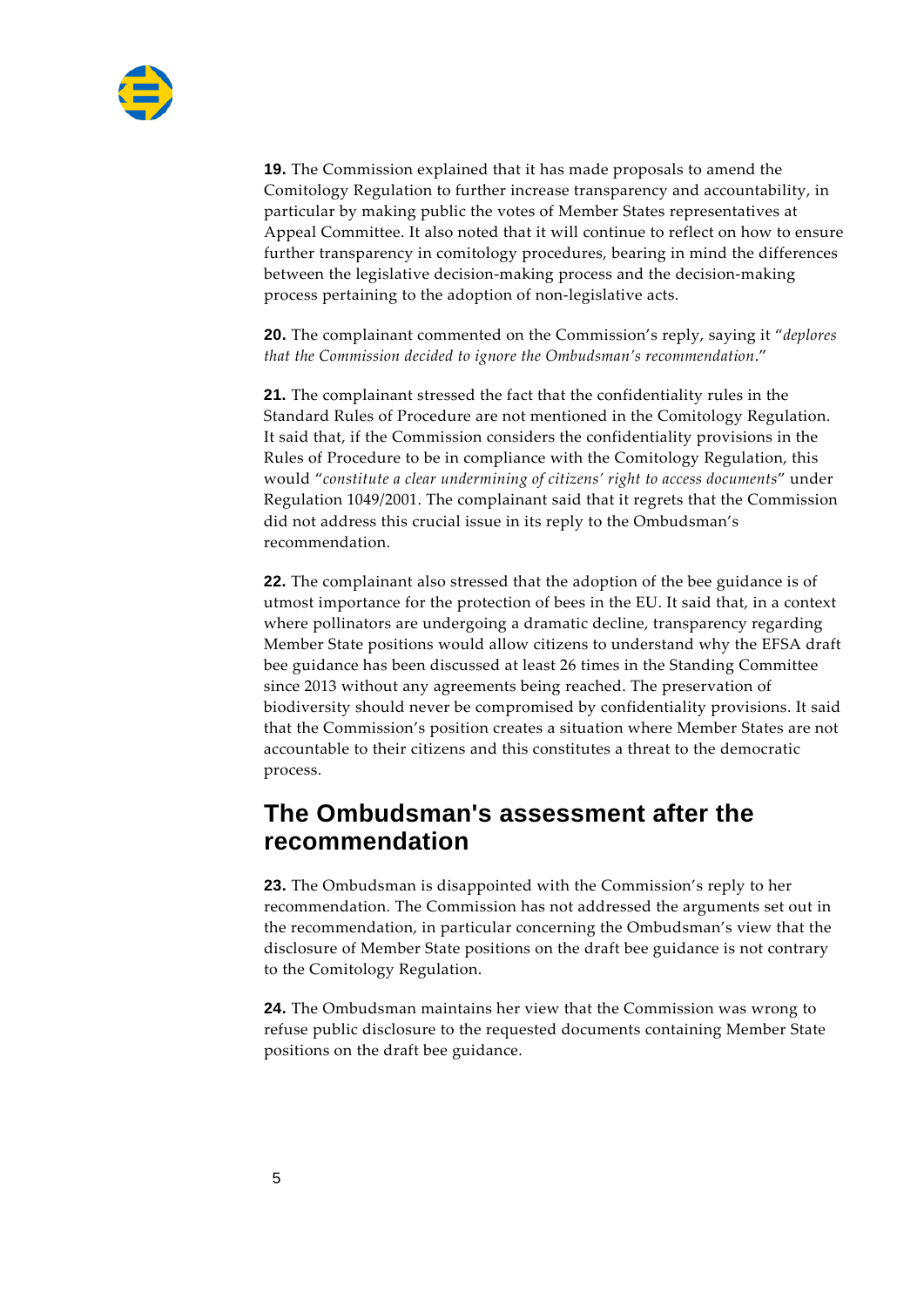

**25.** Under the EU Treaties, every citizen has "*the right to participate in the democratic life of the Union*"[11](#page-7-0). Therefore, EU decisions must be taken "*as openly and as closely as possible to the citizen*"[12](#page-7-1).

**26.** Ensuring that citizens are able to follow the progress of how rules are adopted is a cornerstone of EU democracy. The possibility for citizens to scrutinise and be made aware of all the information forming the basis for "EU legislative action", understood broadly, is a precondition for the effective exercise of their democratic rights. The Ombudsman understands that the decisions adopted in comitology, which impact on how legislation is understood and applied, fall within this broad definition of EU legislative action.

**27.** The importance of the right to participate in the democratic life of the EU goes beyond questions as to what constitutes a legislative act and whether delegated acts adopted in the framework of the Comitology Regulation can be considered to fall within this category. The democratic nature of the European Union requires that citizens are in principle able to scrutinise all action taken by the EU that have an impact on them.

**28.** As set out in the Ombudsman's recommendation, the requested documents contain information on a measure likely to affect biological diversity. Therefore, the content clearly qualifies as environmental information. EU policy action that has an impact on the environment affects every EU citizen and resident. This has been recognised in the Aarhus Regulation.

**29.** Bees and other pollinators are critically important for the environment, sustaining biodiversity by providing essential pollination for a wide range of crops and wild plants. In view of the important ecological and economic value of bees, there is a need to monitor and maintain healthy bee stocks, not just locally or nationally, but globally. Over the past 10 to 15 years, beekeepers have been reporting unusual weakening of bee numbers and colony losses. The requested documents contain Member States' positions on a draft measure aiming to provide guidance to industry and Member States on the implementation of the EU legislation on pesticides. It concerns the risks that pesticides impose for bees. The draft bee guidance is therefore relevant for the protection of bees in the EU. This guidance document has been discussed in the Standing Committee on Plants, Animals, Food and Feed many times since it was issued by EFSA. However, due to the absence of agreement among Member States in the committee, the adoption of the bee guidance has been delayed since 2013.

**30.** The public disclosure of the requested documents would enable EU citizens, such as the complainant, to scrutinise the reasons put forward by Member States for and against the adoption of the guidance and, if wished, attempt to influence an ongoing decision-making process. Understanding which positions

<span id="page-7-1"></span><span id="page-7-0"></span><sup>&</sup>lt;sup>11</sup> Article 10 of the Treaty on European Union (TEU).

<sup>&</sup>lt;sup>12</sup> Articles 1 and 10(3) TEU.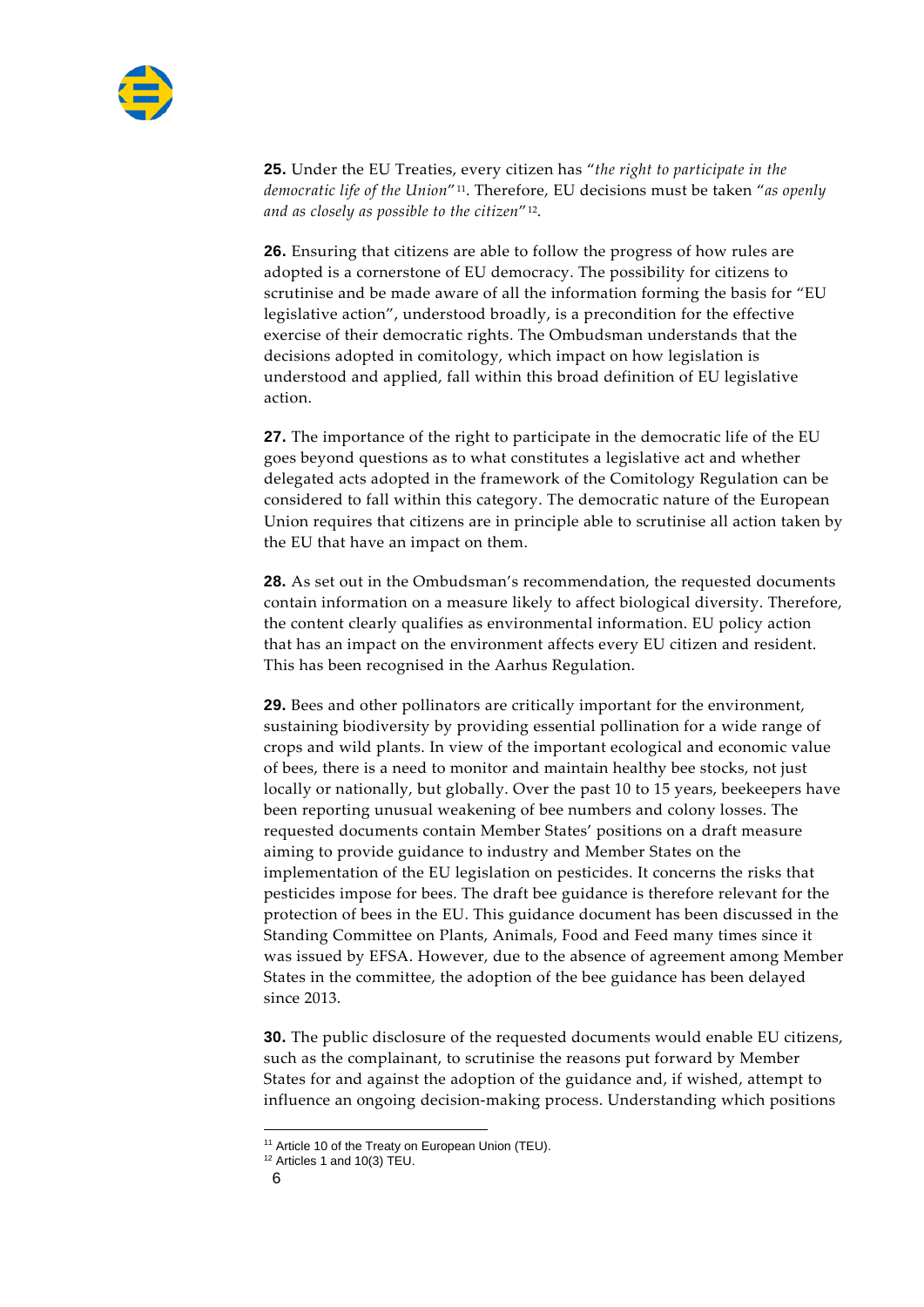

the different representatives of Member States hold is vital in a democratic system which is accountable to its citizens.

**31.** The Commission's reply to the Ombudsman's recommendation is based on the premise that the rules made under the Comitology Regulation itself preserve the confidentiality of the individual positions of the Member States. However, there is no provision in the Comitology Regulation which says that summary records shall not contain the individual positions expressed by Member State representatives within the scope of committee proceedings. Nor is there any other provision in the Comitology Regulation, which would impose confidentiality requirements on committee proceedings.

**32.** This means that the confidentiality provisions in the comitology rules of procedure, including Article 10(2) (stating that summary records of meetings shall not mention the individual position of the members in the committee's discussion) and Article 13(2) (stating that the committee's discussions shall be confidential), are not themselves founded in the Comitology Regulation.

**33.** The Ombudsman welcomes the Commission's commitment in its reply to increase transparency and accountability of comitology procedures. In her view, compliance with her recommendation in this case would be a significant step towards the fulfilment of that commitment. It would give EU citizens greater trust and confidence in the Commission's delivery of that commitment. No amendment to the Comitology Regulation is required. Indeed, Recital 19 and Article 9(2) of that Regulation make clear that public access to information on committee proceedings should be ensured in accordance with the EU law on public access to documents.

**34. The Ombudsman notes that rules of procedure cannot take legal precedence over a Regulation**. Any rules of procedure therefore have to comply not only with the Comitology Regulation, but also with the EU rules on access to documents. The Ombudsman therefore considers that the Commission cannot avail itself of the rules of procedure applicable to comitology procedures to deny public access to documents if primary or secondary EU law obliges it to grant public access to those documents.

**35.** It follows from the above that Regulation 1049/2001 is fully applicable and the exception pertaining to the decision-making process must be interpreted narrowly. As explained in the Ombudsman's recommendation, the Commission has not established that any external pressure to which Member State representatives might be subjected in the event of disclosure of the documents in question would be such as to affect the decision-making process. In any event, given the critical importance of bees for the environment, the decline in bee numbers and colony losses in recent years, the relevance of the draft bee guidance in this respect and the fact that Member States have not been able to come to an agreement for the past five years, the Ombudsman considers that there is a **clear overriding public interest in disclosing the requested documents.**